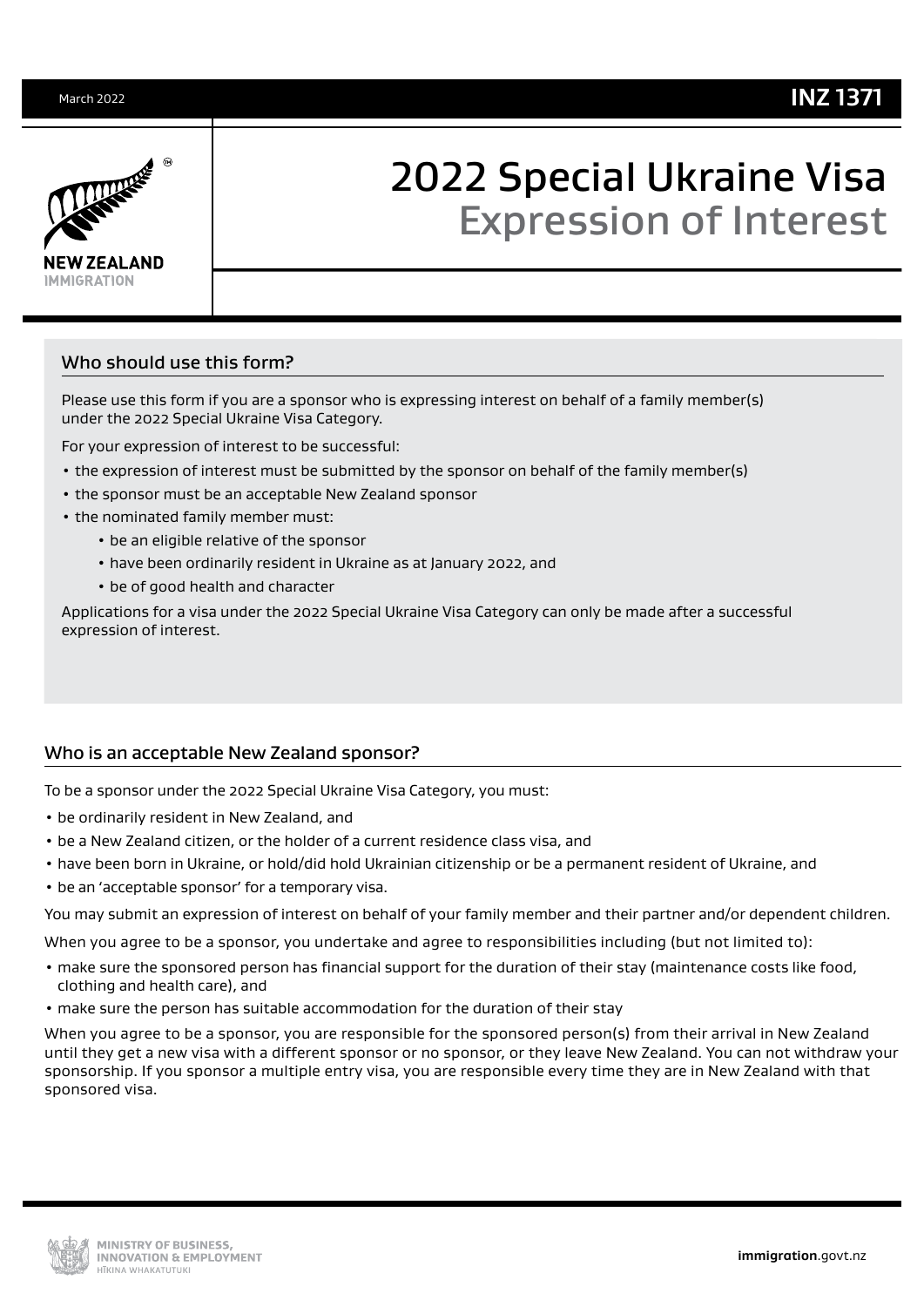## **Definitions**

The nominated family member is the person who is declared to be the nominated family member on the Expression of Interest form and when the application is assessed, they will be assessed against the criteria.

Dependent children are children who are single and:

- aged 17 years or younger, or
- aged 18 to 20 with no children of their own, or
- aged 21 to 24, with no children of their own, and totally or substantially reliant on the nominated family member or their partner for financial support, whether or not they are living with them.

## How do I submit the expression of interest?

Please complete this form and send it to: SpecialUkraineEOI@MBIE.govt.nz

## Immigration Advisers Licensing Act 2007

Under the Immigration Advisers Licensing Act 2007, it is an offence to provide immigration advice without being licensed or exempt. If your immigration adviser is not licensed when they should be, INZ will return your registration.

For more information and to view the register of licensed advisers, go to the Immigration Advisers Authority website www.iaa.govt.nz or email info@iaa.govt.nz.

Lawyers provide immigration advice and are exempt from licensing under the Immigration Advisers Licensing Act 2007. For more information and to view the register of immigration lawyers, go to the New Zealand Law Society website www.lawsociety.org.nz.

#### **When filling in this form, please print clearly in English using CAPITAL LETTERS.**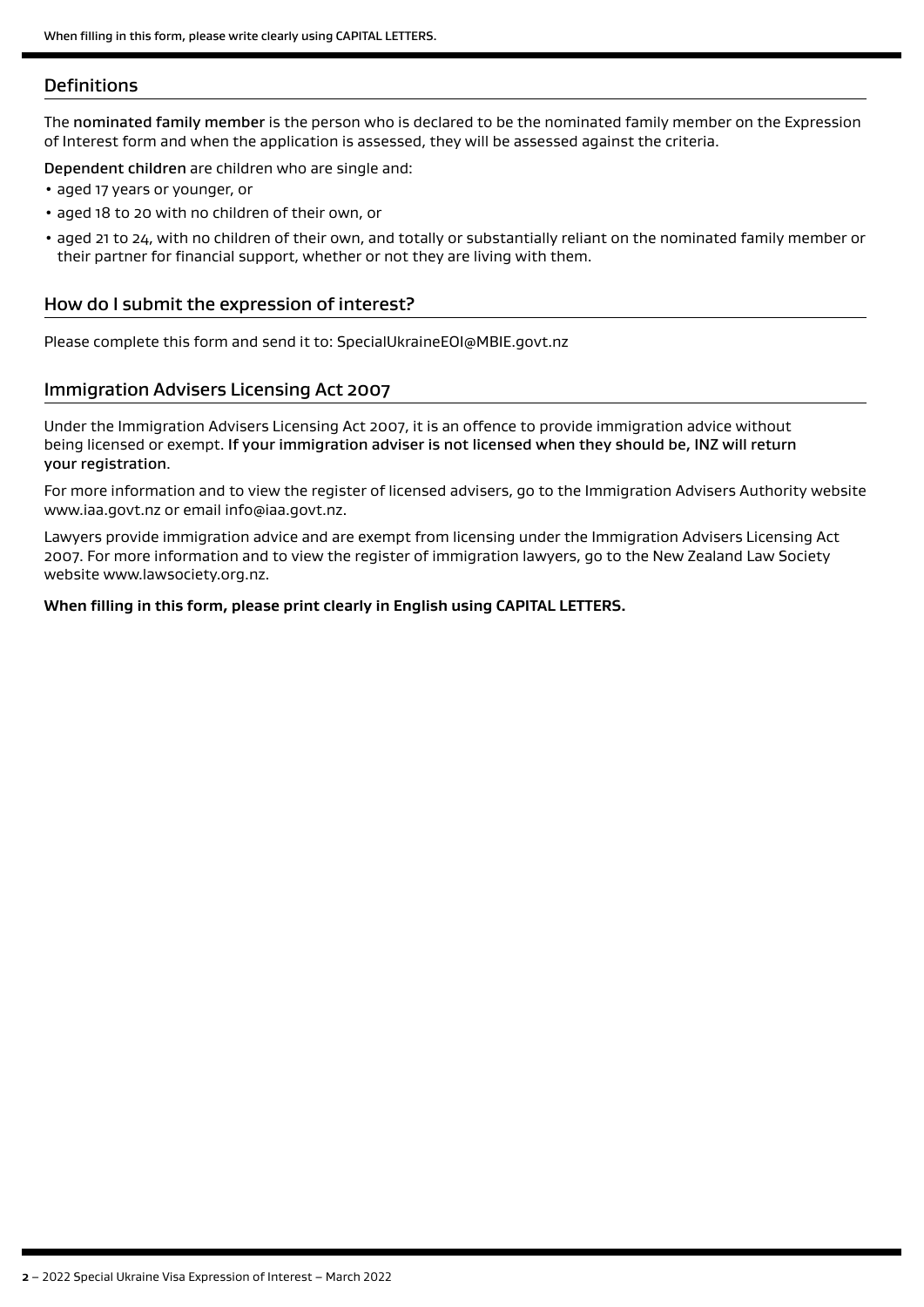| March 2022                                                                | <b>INZ 1371</b>                                                                                                                                                                       |
|---------------------------------------------------------------------------|---------------------------------------------------------------------------------------------------------------------------------------------------------------------------------------|
| <b>TANKER</b><br>Ν 7FΔΙ ΔΝΠ<br>MMIGRATION                                 | 2022 Special Ukraine Visa<br><b>Expression of Interest</b>                                                                                                                            |
| <b>Section A</b>                                                          | <b>Sponsor's details</b>                                                                                                                                                              |
| Name as shown in passport<br>Family/last name                             | Given/first name(s)                                                                                                                                                                   |
|                                                                           | 43 Date of birth<br>Gender □ Male □ Female □ Gender diverse<br>$\begin{array}{c}\nD \parallel D \parallel M \parallel M \parallel Y \parallel Y \parallel Y \parallel Y\n\end{array}$ |
| Country of birth                                                          |                                                                                                                                                                                       |
| Country/countries of citizenship                                          |                                                                                                                                                                                       |
| A <sub>6</sub><br>Passport details                                        |                                                                                                                                                                                       |
| Number                                                                    |                                                                                                                                                                                       |
| Country                                                                   | Expiry date $\boxed{\text{DID} \cup \text{M} \cup \text{N} \cup \text{Y} \cup \text{Y} \cup \text{Y}}$                                                                                |
| <b>Section B</b>                                                          | Sponsor's contact details                                                                                                                                                             |
| Address                                                                   | Your home address, telephone number and email address                                                                                                                                 |
| Telephone                                                                 | Email                                                                                                                                                                                 |
| Same as $\boxed{B}$ go to Section C<br>as below<br>Name of contact person | Name and address for communication about this Expression of Interest                                                                                                                  |
|                                                                           | Organisation name (if applicable) and address                                                                                                                                         |
|                                                                           | New Zealand Business Number (if applicable)<br>For help search: www.nzbn.govt.nz                                                                                                      |
| Telephone (daytime)                                                       | Telephone (evening)                                                                                                                                                                   |
| Email                                                                     |                                                                                                                                                                                       |
|                                                                           |                                                                                                                                                                                       |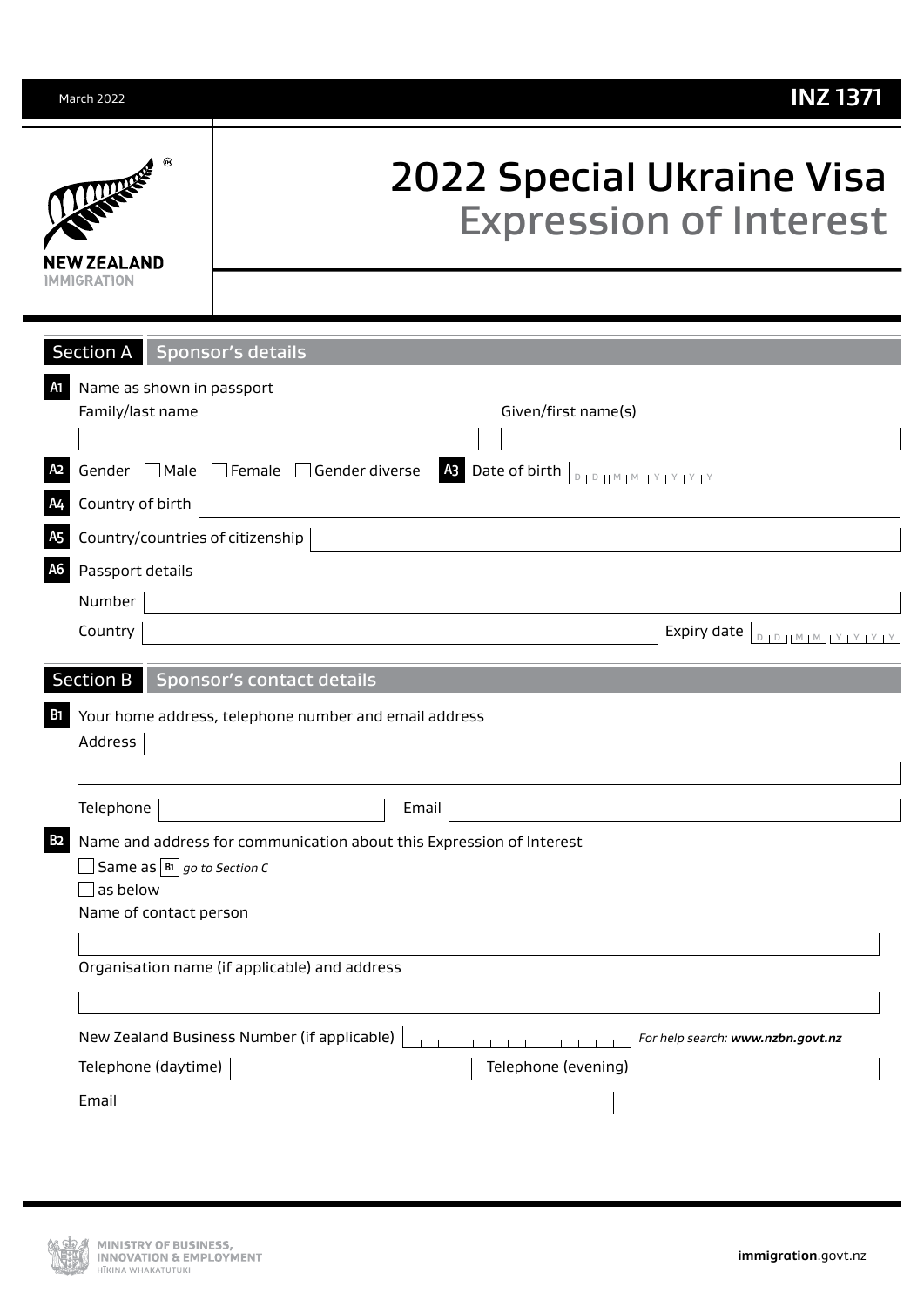| B <sub>3</sub> | Do you authorise the person stated at $\boxed{B2}$ to act on behalf of you and the nominated family member?                                                                                                                                                                                                                       |
|----------------|-----------------------------------------------------------------------------------------------------------------------------------------------------------------------------------------------------------------------------------------------------------------------------------------------------------------------------------|
|                | $\Box$ Yes $\Box$ No                                                                                                                                                                                                                                                                                                              |
| <b>B4</b>      | Do you authorise all other licensed immigration advisers or persons exempt from licensing who work for the<br>organisation named at $ B $ to act on behalf of you and the nominated family member (if applicable)?                                                                                                                |
|                | $\Box$ Yes Note: the person identified at $ \mathbf{B2} $ will receive all communication from Immigration New Zealand.<br>No Only the person indicated at $ B_2 $ may act on my/our behalf.                                                                                                                                       |
| <b>B5</b>      | Have you received immigration advice on this matter?                                                                                                                                                                                                                                                                              |
| 69             | You can find a definition of immigration advice at www.immigration.govt.nz/advice.                                                                                                                                                                                                                                                |
|                | $\Box$ Yes Make sure that your immigration adviser completes Section F: Immigration adviser's details.<br>$\Box$ No                                                                                                                                                                                                               |
|                | Section C<br><b>Acceptable New Zealand sponsor</b>                                                                                                                                                                                                                                                                                |
| C1             | To be an eligible sponsor, you must be a New Zealand citizen or residence class visa holder. Tick the option that<br>applies to you.                                                                                                                                                                                              |
|                | I am a New Zealand citizen                                                                                                                                                                                                                                                                                                        |
|                | $\Box$ I am a New Zealand residence class visa holder (includes Australian citizens and residents who are in New Zealand)                                                                                                                                                                                                         |
| C <sub>2</sub> | Which of the following applies to you:                                                                                                                                                                                                                                                                                            |
|                | $\Box$ I was born in Ukraine $\;\Box$ I am/was a Ukrainian citizen $\;\Box$ I am a permanent resident of Ukraine                                                                                                                                                                                                                  |
| $C_3$          | Are you ordinarily resident in New Zealand?<br>$\Box$ Yes $\Box$ No                                                                                                                                                                                                                                                               |
|                | <b>Section D</b><br><b>Sponsor's declaration</b>                                                                                                                                                                                                                                                                                  |
|                | The sponsor must undertake to ensure certain responsibilities for the nominated family member(s) (and their<br>partner and dependent children, as applicable) are met while in New Zealand.                                                                                                                                       |
| D1             | Will you be able to complete a formal undertaking for the nominated family member(s) (and any partner and<br>dependent children), agreeing to be responsible for their maintenance, accommodation and other relevant costs?<br>$\square$ Yes $\square$ No                                                                         |
| D <sub>2</sub> | I confirm that the persons included in the Expression of Interest have authorised me to notify their expression of<br>interest in applying for a visa on their behalf. I confirm that to the best of my knowledge, all information provided<br>about the nominated family member(s) and their family members is true and correct. |

■Yes ■No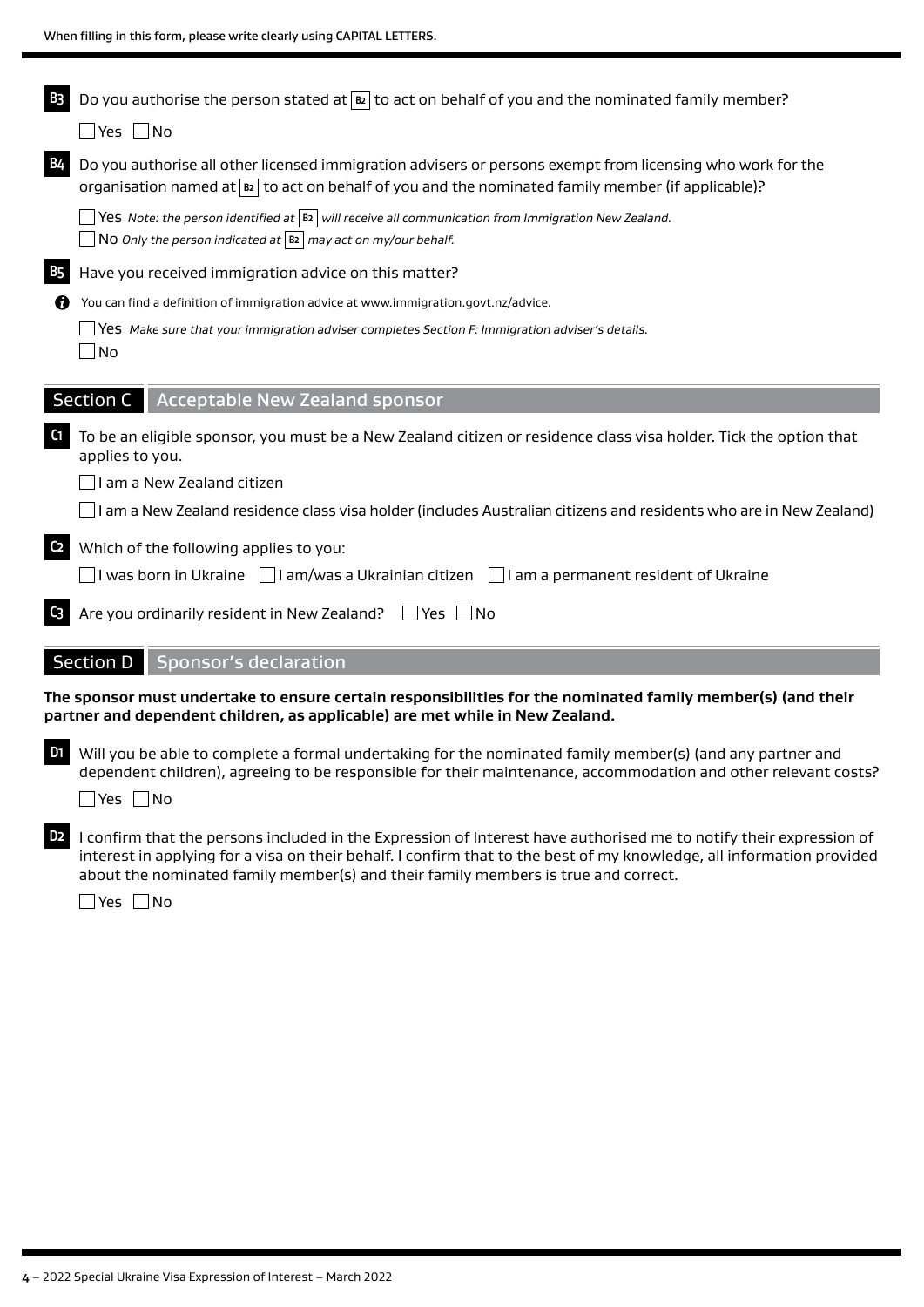| <b>Section E</b>                                                                                                                                                              | Details of the nominated family member |       |                        |             |                                 |  |  |  |  |  |
|-------------------------------------------------------------------------------------------------------------------------------------------------------------------------------|----------------------------------------|-------|------------------------|-------------|---------------------------------|--|--|--|--|--|
| Name of the person you wish to nominate under the 2022 Special Ukraine Visa Category<br>Family/last name                                                                      |                                        |       | Given/first name(s)    |             |                                 |  |  |  |  |  |
| Was the person listed at $\boxed{B}$ ordinarily resident in Ukraine as at January 2022? $\boxed{Y}$ es $\boxed{S}$ No                                                         |                                        |       |                        |             |                                 |  |  |  |  |  |
| Their gender $\Box$ Male $\Box$ Female $\Box$ Gender Diverse $\Box$ Their date of birth $\Box$                                                                                |                                        |       |                        |             |                                 |  |  |  |  |  |
| Their country of citizenship                                                                                                                                                  |                                        |       |                        |             |                                 |  |  |  |  |  |
| Their country of birth                                                                                                                                                        |                                        |       |                        |             |                                 |  |  |  |  |  |
| Their partnership status<br>Married/in civil union<br>Never married/never in civil union<br>Partner/De facto<br>Separated<br>Engaged<br>$\Box$ Widowed<br>Divorced            |                                        |       |                        |             |                                 |  |  |  |  |  |
| What is your relationship to this person?                                                                                                                                     |                                        |       |                        |             |                                 |  |  |  |  |  |
| Their passport details<br>Number                                                                                                                                              |                                        |       |                        |             |                                 |  |  |  |  |  |
| Country                                                                                                                                                                       |                                        |       |                        | Expiry date | $D + D + M + M + Y + Y + Y + Y$ |  |  |  |  |  |
| Their address and contact details<br>Telephone                                                                                                                                |                                        | Email |                        |             |                                 |  |  |  |  |  |
|                                                                                                                                                                               |                                        |       |                        |             |                                 |  |  |  |  |  |
| List any partner and dependent children of the person you want to sponsor.<br>Please provide as much information as possible. If the information is not available, enter N/A. |                                        |       |                        |             |                                 |  |  |  |  |  |
|                                                                                                                                                                               | <b>Partner</b>                         |       | Children               |             |                                 |  |  |  |  |  |
| Family name                                                                                                                                                                   |                                        |       |                        |             |                                 |  |  |  |  |  |
| Given names                                                                                                                                                                   |                                        |       |                        |             |                                 |  |  |  |  |  |
| Gender                                                                                                                                                                        |                                        |       |                        |             |                                 |  |  |  |  |  |
| Date of birth<br>(DD/MM/YY)                                                                                                                                                   | $/$ $/$                                | /     | $\left  \quad \right $ | $/$ $/$     | /                               |  |  |  |  |  |
| Partnership status<br>(e.g. single, married,<br>partner/ de facto, etc.)                                                                                                      |                                        |       |                        |             |                                 |  |  |  |  |  |
| Country of citizenship                                                                                                                                                        |                                        |       |                        |             |                                 |  |  |  |  |  |
| Country of residence                                                                                                                                                          |                                        |       |                        |             |                                 |  |  |  |  |  |
| Passport number                                                                                                                                                               |                                        |       |                        |             |                                 |  |  |  |  |  |
| Passport country<br>of issue                                                                                                                                                  |                                        |       |                        |             |                                 |  |  |  |  |  |
| Passport expiry date                                                                                                                                                          |                                        |       |                        |             |                                 |  |  |  |  |  |

*Please go to section H to add additional family members.*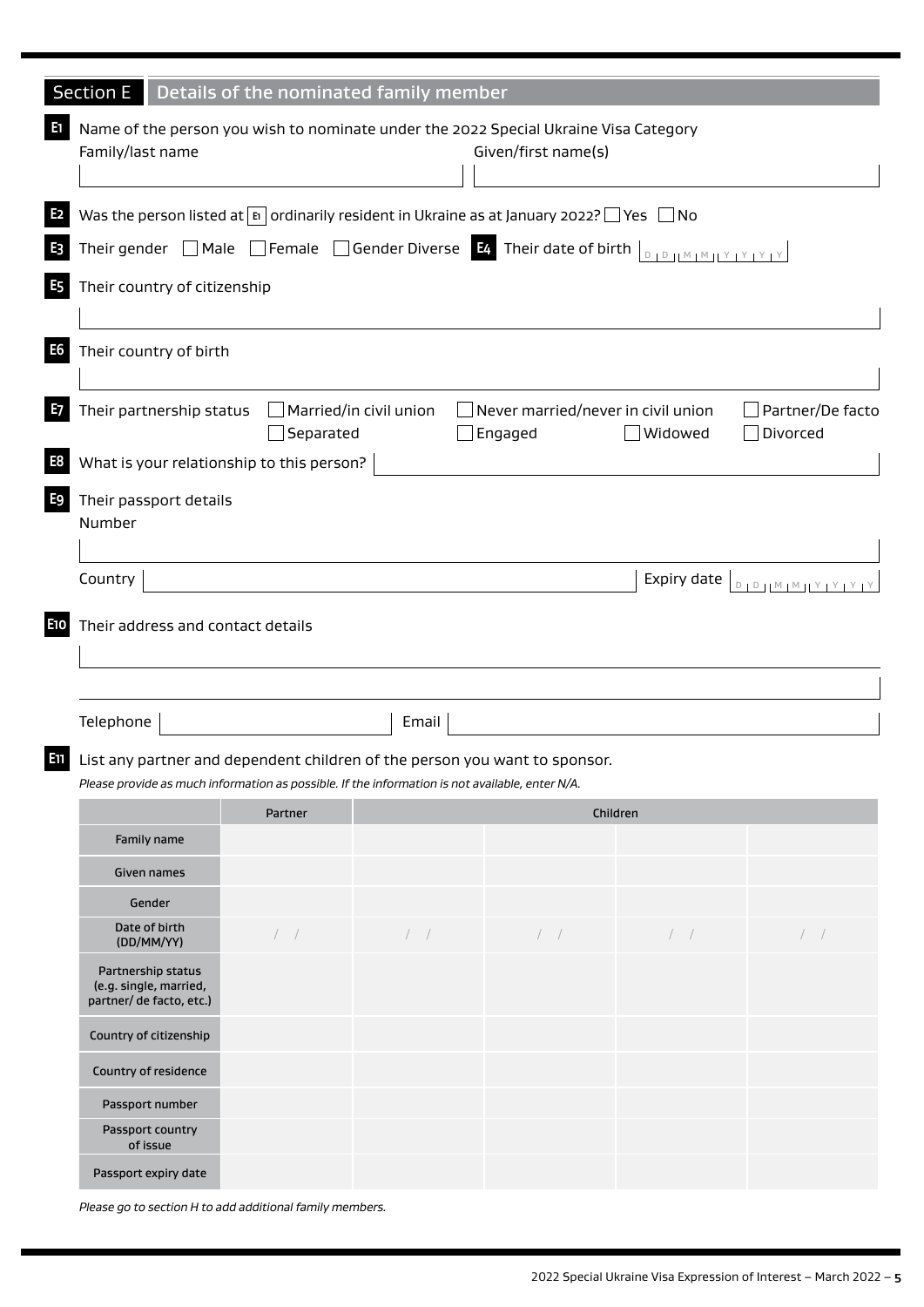# **Section F** Immigration adviser's details

**If the sponsor and/or family member the sponsor is expressing interest on behalf of does not have an immigration adviser, this section does not have to be completed.**

|                | This section must be completed by the applicant's immigration adviser. If the sponsor and/or family member the sponsor<br>is expressing interest on behalf of has authorised all advisers within an organisation to act on their behalf at $\overline{ \mathbf{a} }$ , only<br>the person named at $\boxed{B2}$ must complete this section. |
|----------------|---------------------------------------------------------------------------------------------------------------------------------------------------------------------------------------------------------------------------------------------------------------------------------------------------------------------------------------------|
| E1.            | If you are a licensed adviser, please provide your licence details.                                                                                                                                                                                                                                                                         |
|                | <b>Licence type</b> $\Box$ full $\Box$ provisional $\Box$   limited List conditions specified in the register                                                                                                                                                                                                                               |
|                |                                                                                                                                                                                                                                                                                                                                             |
|                | Licence number $21$ O<br>Go to Section G: Declaration by person assisting the applicant                                                                                                                                                                                                                                                     |
| F <sub>2</sub> | If you are exempt from licensing, tick one box below to show why you are exempt from licensing then go to<br>Section G: Declaration by person assisting the applicant.                                                                                                                                                                      |
|                | provided immigration advice in an informal or family context only, and I did not provide the advice<br>systematically or for a fee.                                                                                                                                                                                                         |
|                | I have provided immigration advice in the course of my work (employed or volunteer) and that work exempts<br>me from the requirement to be licensed. Indicate the reason for your exemption below.                                                                                                                                          |
|                | Lawyer with current New Zealand practicing certificate $\Box$ Community Law Centre $\Box$ Citizens Advice Bureau                                                                                                                                                                                                                            |
|                |                                                                                                                                                                                                                                                                                                                                             |

New Zealand Member of Parliament or staff  $\Box$  New Zealand public servant  $\Box$  Foreign Diplomatic/Consular

*See www.immigration.govt.nz/adviserlicensing for more information about who is exempt from licensing*.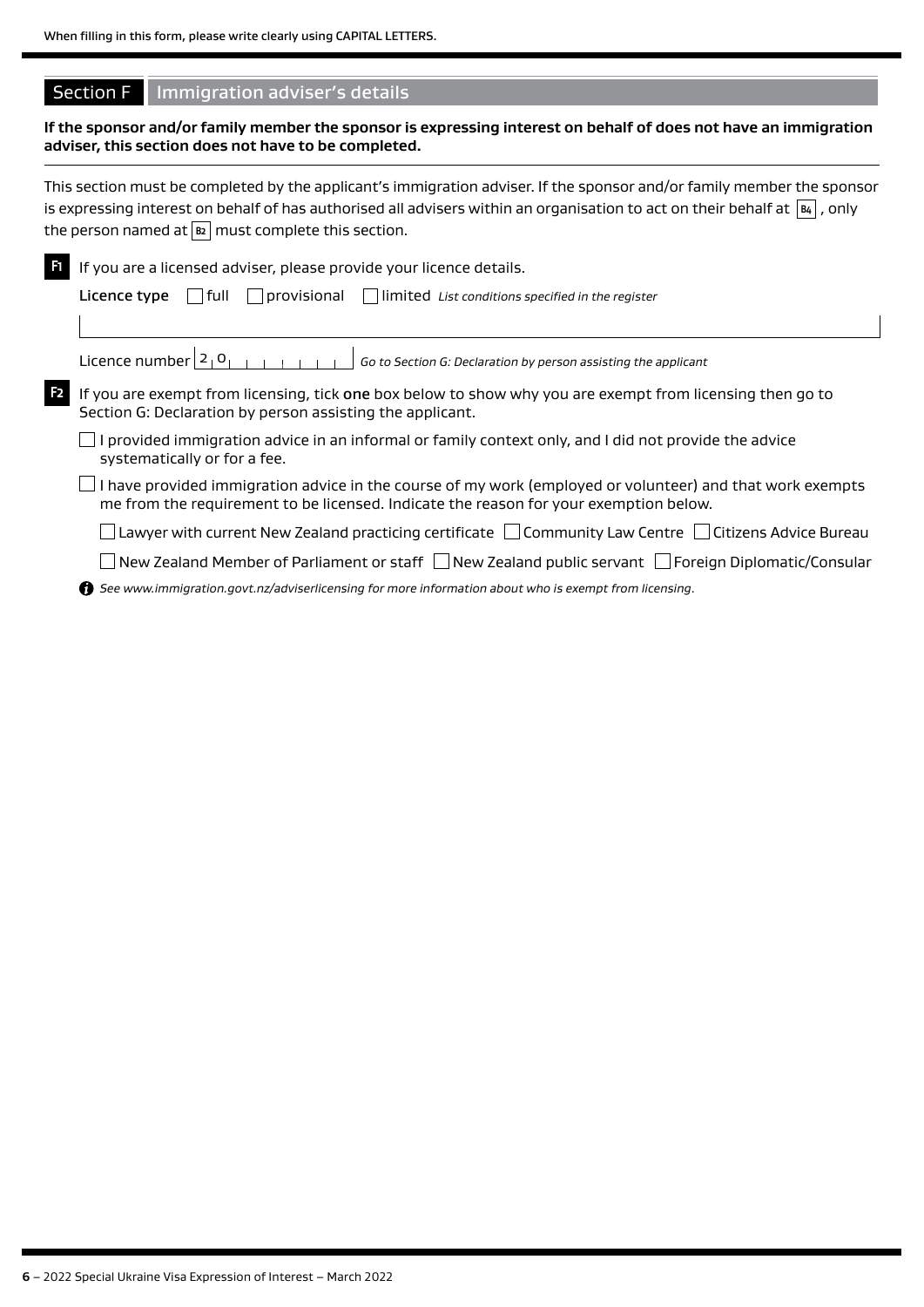# Section G Declaration by person assisting the sponsor

#### **If the sponsor and/or their family member does not have an immigration adviser, and no one helped the sponsor and/or their family member to fill in this form, this section does not have to be completed.**

This section must be completed and signed by the sponsor and/or their family member's immigration adviser, or by any person who has assisted the sponsor and/or their family member by providing immigration advice, explaining, translating, or recording information on the form for the sponsor and/or their family member.

*If you are not exempt under the Immigration Advisers Licensing Act 2007, it is an offence for you to provide immigration advice without holding a license, and Immigration New Zealand will refuse to accept this expression of interest. More information about immigration adviser licensing can be obtained from the Immigration Advisers Authority website www.iaa.govt.nz, via email info@iaa.govt.nz or by telephone on 0508 422 422.* 

Name and address of person assisting sponsor and/or their family member.  $\Box$  Same as name and address given at  $\boxed{B_3}$ , or  $\boxed{\phantom{b} }$  as below.

| Family/last name |
|------------------|
|------------------|

Given/first name(s)

Organisation name (if applicable) and address

|           |       |  |  | For help search: www.nzbn.govt.nz |
|-----------|-------|--|--|-----------------------------------|
| Telephone | Email |  |  |                                   |

I understand that after the form has been signed it is an offence for me to change or add further information, or change or add any documents attached to the form, without making a statement identifying what information or material has been changed, added or attached and by whom. If I make these changes or additions, I must state on the form what they were, who made them and the reason they were made.

I understand that the maximum penalty for this offence is a fine of up to NZ\$100,000 and/or a term of imprisonment of up to seven years.

I certify that the sponsor and/or their family member asked me to help them complete this form and any additional forms. I certify that the sponsor and/or their family member agreed that the information provided was correct before signing the declaration.

 $\Box$  I have assisted the sponsor and/or their family member as an interpreter/translator

 $\Box$  I have assisted the sponsor and/or their family member with recording information on the form

I have assisted the sponsor and/or their family member in another way. *Specify* 

I have provided immigration advice (as defined in the Immigration Advisers Licensing Act 2007) and my details in Section F: Immigration adviser's details are correct.

Signature of person assisting

Date  $\left[\begin{array}{c|c} D & D & D & M & M & N & Y & Y & Y \end{array}\right]$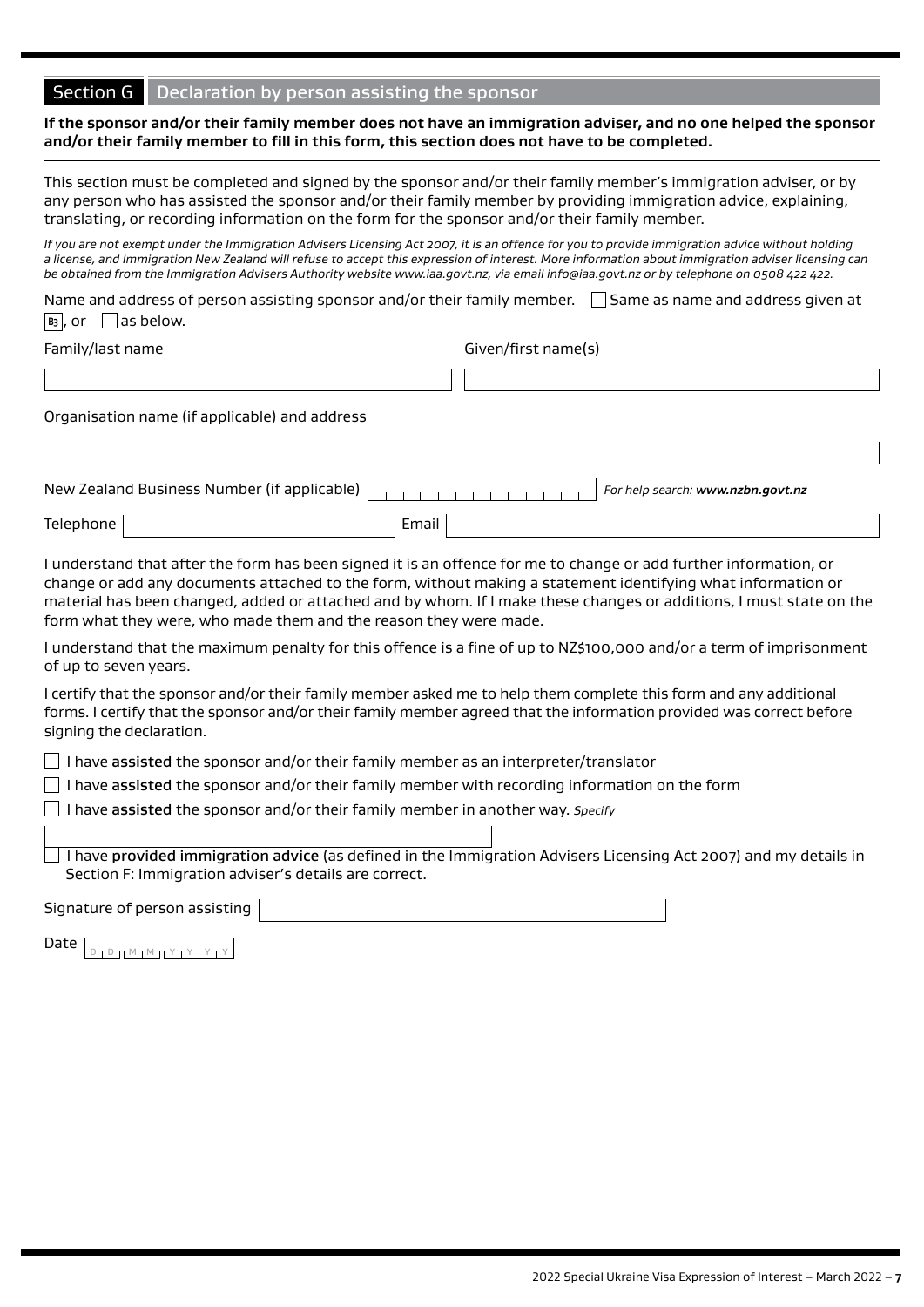| Section H                                                                                                                                                                                |                  | Details of the nominated family member |                                                      |                |                                     |  |  |  |  |  |
|------------------------------------------------------------------------------------------------------------------------------------------------------------------------------------------|------------------|----------------------------------------|------------------------------------------------------|----------------|-------------------------------------|--|--|--|--|--|
| Name of the person you wish to nominate under the 2022 Special Ukraine Visa Category<br>Family/last name                                                                                 |                  |                                        | Given/first name(s)                                  |                |                                     |  |  |  |  |  |
| Was the person listed at $\boxed{m}$ ordinarily resident in Ukraine as at January 2022? $\boxed{\phantom{m}}$ Yes $\boxed{\phantom{m}}$ No                                               |                  |                                        |                                                      |                |                                     |  |  |  |  |  |
| Their gender $\Box$ Male $\Box$ Female $\Box$ Gender Diverse $\Box$ Their date of birth $\Box$                                                                                           |                  |                                        |                                                      |                |                                     |  |  |  |  |  |
| Their country of citizenship                                                                                                                                                             |                  |                                        |                                                      |                |                                     |  |  |  |  |  |
|                                                                                                                                                                                          |                  |                                        |                                                      |                |                                     |  |  |  |  |  |
| Their country of birth                                                                                                                                                                   |                  |                                        |                                                      |                |                                     |  |  |  |  |  |
| Their partnership status                                                                                                                                                                 | $\Box$ Separated | Married/in civil union                 | $\Box$ Never married/never in civil union<br>Engaged | $\Box$ Widowed | Partner/De facto<br>$\Box$ Divorced |  |  |  |  |  |
| What is your relationship to this person?                                                                                                                                                |                  |                                        |                                                      |                |                                     |  |  |  |  |  |
| Their passport details<br>Number                                                                                                                                                         |                  |                                        |                                                      |                |                                     |  |  |  |  |  |
| Country                                                                                                                                                                                  |                  |                                        |                                                      | Expiry date    | $D + D + M + M + Y + Y + Y + Y$     |  |  |  |  |  |
| Their address and contact details                                                                                                                                                        |                  |                                        |                                                      |                |                                     |  |  |  |  |  |
|                                                                                                                                                                                          |                  |                                        |                                                      |                |                                     |  |  |  |  |  |
| Telephone                                                                                                                                                                                |                  | Email                                  |                                                      |                |                                     |  |  |  |  |  |
| <b>III</b> List any partner and dependent children of the person you want to sponsor.<br>Please provide as much information as possible. If the information is not available, enter N/A. |                  |                                        |                                                      |                |                                     |  |  |  |  |  |
|                                                                                                                                                                                          | Partner          |                                        |                                                      | Children       |                                     |  |  |  |  |  |
| Family name                                                                                                                                                                              |                  |                                        |                                                      |                |                                     |  |  |  |  |  |
| Given names                                                                                                                                                                              |                  |                                        |                                                      |                |                                     |  |  |  |  |  |
| Gender                                                                                                                                                                                   |                  |                                        |                                                      |                |                                     |  |  |  |  |  |
| Date of birth<br>(DD/MM/YY)                                                                                                                                                              | /                | $/$ $/$                                | $/$ $/$                                              | /              | $\left  \quad \right $              |  |  |  |  |  |
| Partnership status<br>(e.g. single, married,<br>partner/ de facto, etc.)                                                                                                                 |                  |                                        |                                                      |                |                                     |  |  |  |  |  |
| Country of citizenship                                                                                                                                                                   |                  |                                        |                                                      |                |                                     |  |  |  |  |  |
| Country of residence                                                                                                                                                                     |                  |                                        |                                                      |                |                                     |  |  |  |  |  |
| Passport number                                                                                                                                                                          |                  |                                        |                                                      |                |                                     |  |  |  |  |  |
| Passport country<br>of issue                                                                                                                                                             |                  |                                        |                                                      |                |                                     |  |  |  |  |  |
| Passport expiry date                                                                                                                                                                     |                  |                                        |                                                      |                |                                     |  |  |  |  |  |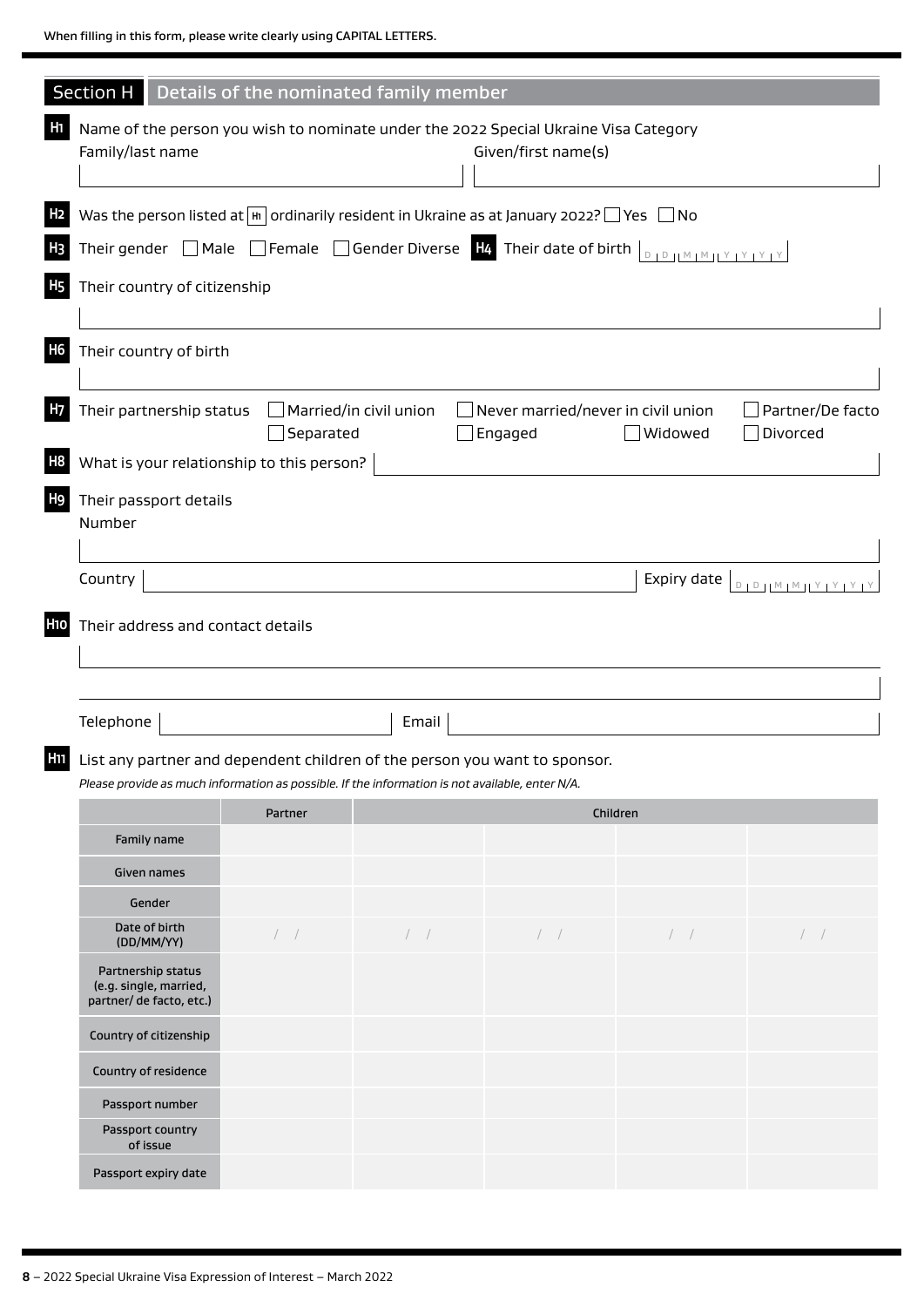| Section I                                                                                                                | Details of the nominated family member |                        |                                               |                |                                 |  |  |  |  |  |
|--------------------------------------------------------------------------------------------------------------------------|----------------------------------------|------------------------|-----------------------------------------------|----------------|---------------------------------|--|--|--|--|--|
|                                                                                                                          |                                        |                        |                                               |                |                                 |  |  |  |  |  |
| Name of the person you wish to nominate under the 2022 Special Ukraine Visa Category<br>Family/last name                 |                                        |                        | Given/first name(s)                           |                |                                 |  |  |  |  |  |
| Was the person listed at $\boxed{p}$ ordinarily resident in Ukraine as at January 2022? $\boxed{\ }$ Yes $\boxed{\ }$ No |                                        |                        |                                               |                |                                 |  |  |  |  |  |
| Their gender $\Box$ Male $\Box$ Female $\Box$ Gender Diverse $R$ Their date of birth $\Box_{D+D+M+M+V+V+V}$              |                                        |                        |                                               |                |                                 |  |  |  |  |  |
| Their country of citizenship                                                                                             |                                        |                        |                                               |                |                                 |  |  |  |  |  |
| Their country of birth                                                                                                   |                                        |                        |                                               |                |                                 |  |  |  |  |  |
| Their partnership status                                                                                                 | Separated                              | Married/in civil union | Never married/never in civil union<br>Engaged | $\Box$ Widowed | Partner/De facto<br>Divorced    |  |  |  |  |  |
| What is your relationship to this person?                                                                                |                                        |                        |                                               |                |                                 |  |  |  |  |  |
| Their passport details<br>Number                                                                                         |                                        |                        |                                               |                |                                 |  |  |  |  |  |
| Country                                                                                                                  |                                        |                        |                                               | Expiry date    |                                 |  |  |  |  |  |
|                                                                                                                          |                                        |                        |                                               |                | $D + D + M + M + Y + Y + Y + Y$ |  |  |  |  |  |
| Their address and contact details                                                                                        |                                        |                        |                                               |                |                                 |  |  |  |  |  |
|                                                                                                                          |                                        |                        |                                               |                |                                 |  |  |  |  |  |
| Telephone                                                                                                                |                                        | Email                  |                                               |                |                                 |  |  |  |  |  |
| List any partner and dependent children of the person you want to sponsor.                                               |                                        |                        |                                               |                |                                 |  |  |  |  |  |
| Please provide as much information as possible. If the information is not available, enter N/A.                          |                                        |                        |                                               |                |                                 |  |  |  |  |  |
|                                                                                                                          | Partner                                |                        | Children                                      |                |                                 |  |  |  |  |  |
| Family name                                                                                                              |                                        |                        |                                               |                |                                 |  |  |  |  |  |
| Given names                                                                                                              |                                        |                        |                                               |                |                                 |  |  |  |  |  |
| Gender                                                                                                                   |                                        |                        |                                               |                |                                 |  |  |  |  |  |
| Date of birth<br>(DD/MM/YY)                                                                                              | $\left  \quad \right $                 | $\left  \quad \right $ | $\left  \quad \right $                        | $/$ /          | $\left  \quad \right $          |  |  |  |  |  |
| Partnership status<br>(e.g. single, married,<br>partner/ de facto, etc.)                                                 |                                        |                        |                                               |                |                                 |  |  |  |  |  |
| Country of citizenship                                                                                                   |                                        |                        |                                               |                |                                 |  |  |  |  |  |
| Country of residence                                                                                                     |                                        |                        |                                               |                |                                 |  |  |  |  |  |
| Passport number                                                                                                          |                                        |                        |                                               |                |                                 |  |  |  |  |  |
| Passport country<br>of issue                                                                                             |                                        |                        |                                               |                |                                 |  |  |  |  |  |
| Passport expiry date                                                                                                     |                                        |                        |                                               |                |                                 |  |  |  |  |  |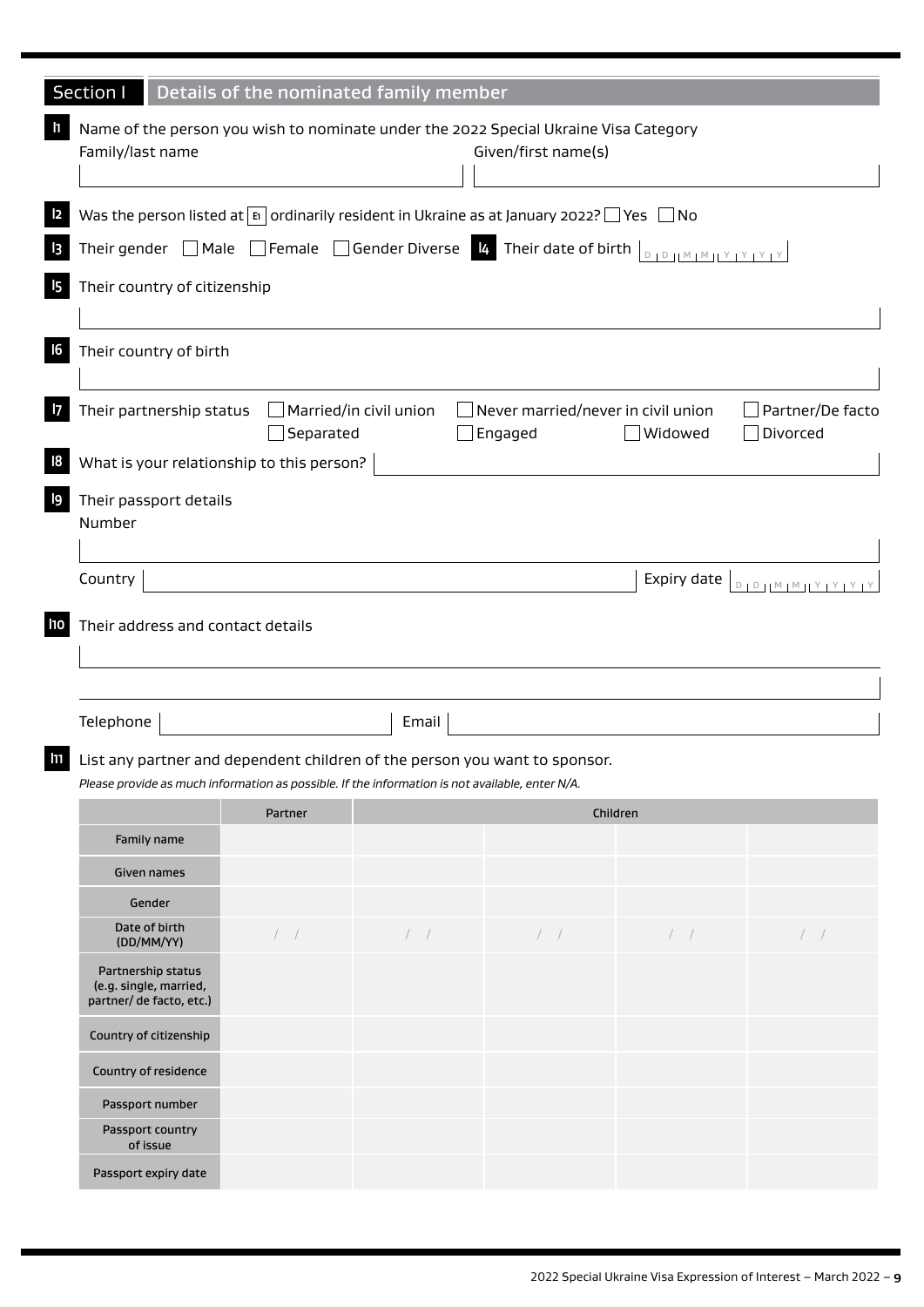| Section J                                                                                       |                                                                                                                                                                           | Details of the nominated family member |          |             |                                 |  |  |  |  |  |  |
|-------------------------------------------------------------------------------------------------|---------------------------------------------------------------------------------------------------------------------------------------------------------------------------|----------------------------------------|----------|-------------|---------------------------------|--|--|--|--|--|--|
| Family/last name                                                                                | Name of the person you wish to nominate under the 2022 Special Ukraine Visa Category<br>Given/first name(s)                                                               |                                        |          |             |                                 |  |  |  |  |  |  |
|                                                                                                 | Was the person listed at $\boxed{n}$ ordinarily resident in Ukraine as at January 2022? $\boxed{\phantom{1}}$ Yes $\boxed{\phantom{1}}$ No                                |                                        |          |             |                                 |  |  |  |  |  |  |
|                                                                                                 | Their gender $\Box$ Male $\Box$ Female $\Box$ Gender Diverse $\bm{k}$ Their date of birth $\Box_{\Box\Box\Box\Box\Box\Box}$                                               |                                        |          |             |                                 |  |  |  |  |  |  |
| Their country of citizenship                                                                    |                                                                                                                                                                           |                                        |          |             |                                 |  |  |  |  |  |  |
|                                                                                                 |                                                                                                                                                                           |                                        |          |             |                                 |  |  |  |  |  |  |
| Their country of birth                                                                          |                                                                                                                                                                           |                                        |          |             |                                 |  |  |  |  |  |  |
|                                                                                                 | Their partnership status<br>$\Box$ Married/in civil union<br>Never married/never in civil union<br>Partner/De facto<br>Separated<br>$\Box$ Widowed<br>Divorced<br>Engaged |                                        |          |             |                                 |  |  |  |  |  |  |
| What is your relationship to this person?                                                       |                                                                                                                                                                           |                                        |          |             |                                 |  |  |  |  |  |  |
| Their passport details                                                                          |                                                                                                                                                                           |                                        |          |             |                                 |  |  |  |  |  |  |
| Number                                                                                          |                                                                                                                                                                           |                                        |          |             |                                 |  |  |  |  |  |  |
| Country                                                                                         |                                                                                                                                                                           |                                        |          | Expiry date | $D + D + M + M + Y + Y + Y + Y$ |  |  |  |  |  |  |
| Their address and contact details                                                               |                                                                                                                                                                           |                                        |          |             |                                 |  |  |  |  |  |  |
|                                                                                                 |                                                                                                                                                                           |                                        |          |             |                                 |  |  |  |  |  |  |
|                                                                                                 |                                                                                                                                                                           |                                        |          |             |                                 |  |  |  |  |  |  |
| Telephone                                                                                       |                                                                                                                                                                           | Email                                  |          |             |                                 |  |  |  |  |  |  |
| List any partner and dependent children of the person you want to sponsor.                      |                                                                                                                                                                           |                                        |          |             |                                 |  |  |  |  |  |  |
| Please provide as much information as possible. If the information is not available, enter N/A. |                                                                                                                                                                           |                                        |          |             |                                 |  |  |  |  |  |  |
|                                                                                                 | Partner                                                                                                                                                                   |                                        | Children |             |                                 |  |  |  |  |  |  |
| Family name                                                                                     |                                                                                                                                                                           |                                        |          |             |                                 |  |  |  |  |  |  |
| Given names                                                                                     |                                                                                                                                                                           |                                        |          |             |                                 |  |  |  |  |  |  |
| Gender<br>Date of birth                                                                         |                                                                                                                                                                           |                                        |          |             |                                 |  |  |  |  |  |  |
| (DD/MM/YY)                                                                                      | $/$ $/$                                                                                                                                                                   | $/$ $/$                                | $/$ $/$  | /           | $\left  \quad \right $          |  |  |  |  |  |  |
| Partnership status<br>(e.g. single, married,<br>partner/ de facto, etc.)                        |                                                                                                                                                                           |                                        |          |             |                                 |  |  |  |  |  |  |
| Country of citizenship                                                                          |                                                                                                                                                                           |                                        |          |             |                                 |  |  |  |  |  |  |
| Country of residence                                                                            |                                                                                                                                                                           |                                        |          |             |                                 |  |  |  |  |  |  |
| Passport number                                                                                 |                                                                                                                                                                           |                                        |          |             |                                 |  |  |  |  |  |  |
| Passport country<br>of issue                                                                    |                                                                                                                                                                           |                                        |          |             |                                 |  |  |  |  |  |  |
| Passport expiry date                                                                            |                                                                                                                                                                           |                                        |          |             |                                 |  |  |  |  |  |  |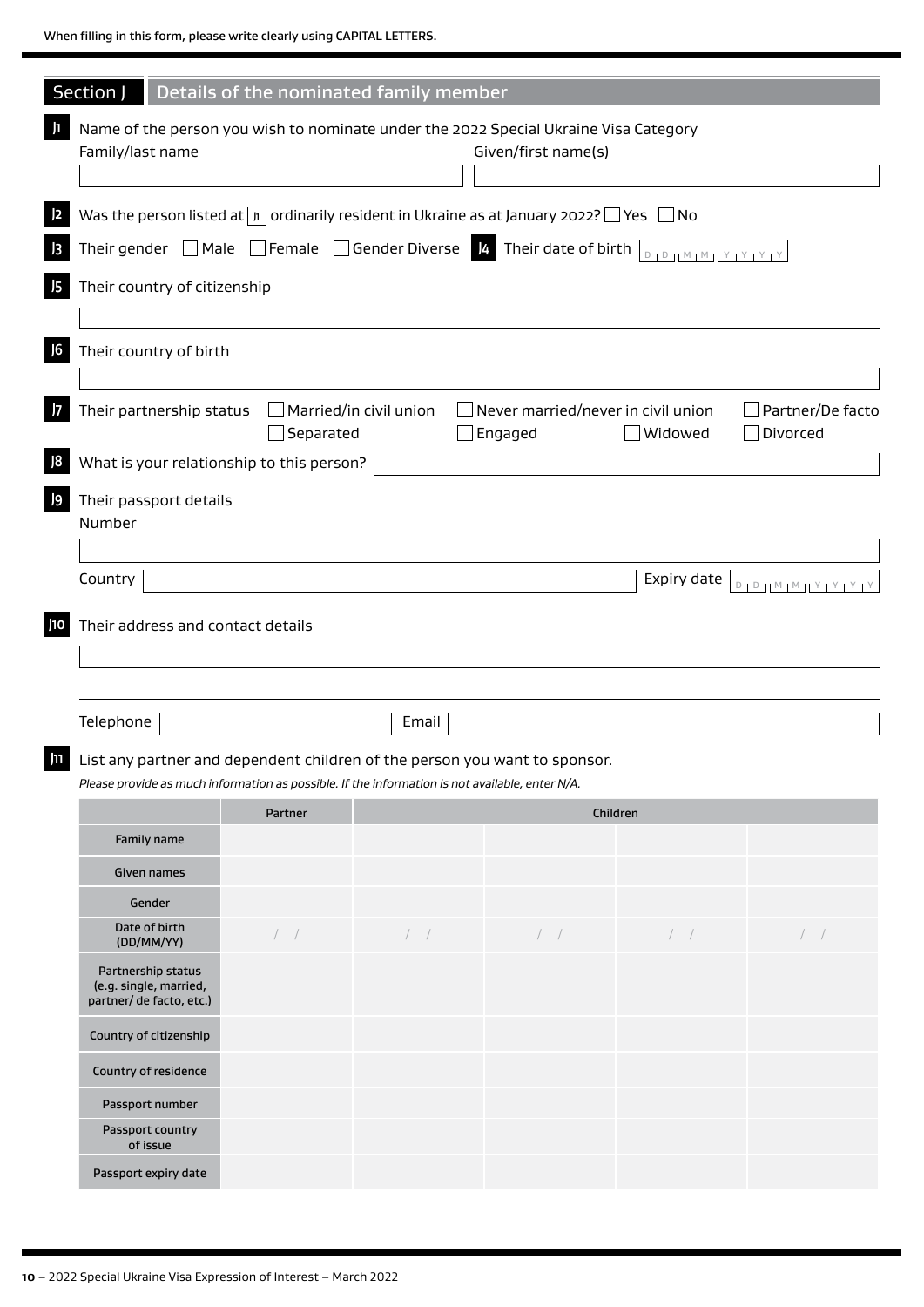| <b>Section K</b>                                                                                                                                                   |                | Details of the nominated family member |                        |             |                                 |  |  |  |  |  |
|--------------------------------------------------------------------------------------------------------------------------------------------------------------------|----------------|----------------------------------------|------------------------|-------------|---------------------------------|--|--|--|--|--|
| Name of the person you wish to nominate under the 2022 Special Ukraine Visa Category<br>Family/last name                                                           |                |                                        | Given/first name(s)    |             |                                 |  |  |  |  |  |
| Was the person listed at $\boxed{\kappa}$ ordinarily resident in Ukraine as at January 2022? $\boxed{\ }$ Yes $\boxed{\ }$ No                                      |                |                                        |                        |             |                                 |  |  |  |  |  |
| Their gender $\Box$ Male $\Box$ Female $\Box$ Gender Diverse $\frac{1}{2}$ . Their date of birth $\Box$                                                            |                |                                        |                        |             |                                 |  |  |  |  |  |
| Their country of citizenship                                                                                                                                       |                |                                        |                        |             |                                 |  |  |  |  |  |
| Their country of birth                                                                                                                                             |                |                                        |                        |             |                                 |  |  |  |  |  |
| Their partnership status<br>Married/in civil union<br>Never married/never in civil union<br>Partner/De facto<br>Separated<br>Engaged<br>$\Box$ Widowed<br>Divorced |                |                                        |                        |             |                                 |  |  |  |  |  |
| What is your relationship to this person?                                                                                                                          |                |                                        |                        |             |                                 |  |  |  |  |  |
| Their passport details<br>Number                                                                                                                                   |                |                                        |                        |             |                                 |  |  |  |  |  |
| Country                                                                                                                                                            |                |                                        |                        | Expiry date | $D + D + M + M + Y + Y + Y + Y$ |  |  |  |  |  |
| Their address and contact details<br>Telephone                                                                                                                     |                | Email                                  |                        |             |                                 |  |  |  |  |  |
| List any partner and dependent children of the person you want to sponsor.                                                                                         |                |                                        |                        |             |                                 |  |  |  |  |  |
| Please provide as much information as possible. If the information is not available, enter N/A.                                                                    |                |                                        |                        |             |                                 |  |  |  |  |  |
|                                                                                                                                                                    | <b>Partner</b> |                                        | Children               |             |                                 |  |  |  |  |  |
| Family name                                                                                                                                                        |                |                                        |                        |             |                                 |  |  |  |  |  |
| Given names                                                                                                                                                        |                |                                        |                        |             |                                 |  |  |  |  |  |
| Gender<br>Date of birth                                                                                                                                            |                |                                        |                        |             |                                 |  |  |  |  |  |
| (DD/MM/YY)                                                                                                                                                         | $/$ $/$        | /                                      | $\left  \quad \right $ | $/$ $/$     | /                               |  |  |  |  |  |
| Partnership status<br>(e.g. single, married,<br>partner/ de facto, etc.)                                                                                           |                |                                        |                        |             |                                 |  |  |  |  |  |
| Country of citizenship                                                                                                                                             |                |                                        |                        |             |                                 |  |  |  |  |  |
| Country of residence                                                                                                                                               |                |                                        |                        |             |                                 |  |  |  |  |  |
| Passport number                                                                                                                                                    |                |                                        |                        |             |                                 |  |  |  |  |  |
| Passport country<br>of issue                                                                                                                                       |                |                                        |                        |             |                                 |  |  |  |  |  |
| Passport expiry date                                                                                                                                               |                |                                        |                        |             |                                 |  |  |  |  |  |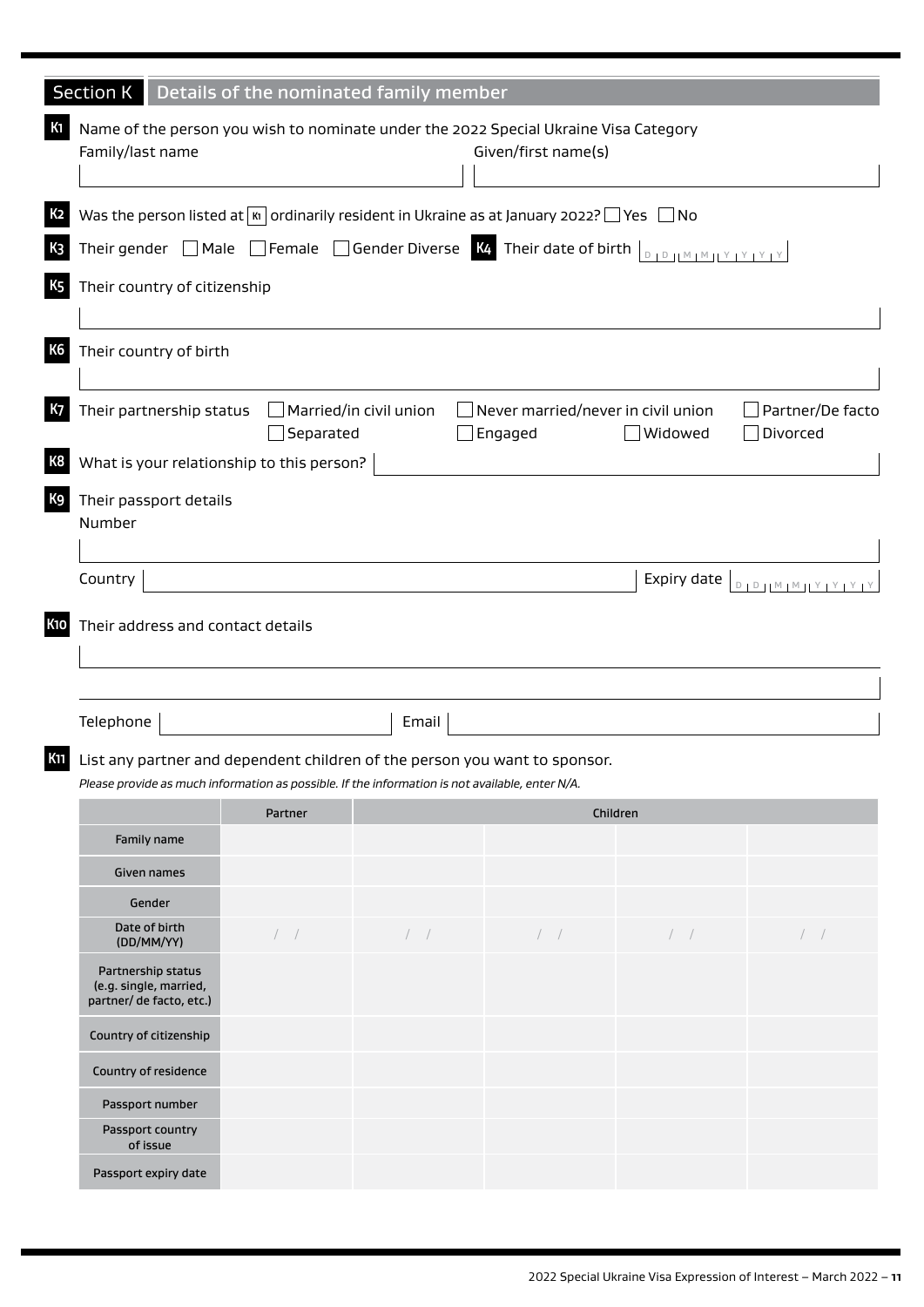| Section L                                                                                                |                                                                                                                                            | Details of the nominated family member |                                                      |                |                                     |  |  |  |  |  |  |
|----------------------------------------------------------------------------------------------------------|--------------------------------------------------------------------------------------------------------------------------------------------|----------------------------------------|------------------------------------------------------|----------------|-------------------------------------|--|--|--|--|--|--|
| Name of the person you wish to nominate under the 2022 Special Ukraine Visa Category<br>Family/last name |                                                                                                                                            |                                        | Given/first name(s)                                  |                |                                     |  |  |  |  |  |  |
|                                                                                                          | Was the person listed at $\boxed{u}$ ordinarily resident in Ukraine as at January 2022? $\boxed{\phantom{a}}$ Yes $\boxed{\phantom{a}}$ No |                                        |                                                      |                |                                     |  |  |  |  |  |  |
|                                                                                                          | Their gender $\Box$ Male $\Box$ Female $\Box$ Gender Diverse $\Box$ Their date of birth $\Box$                                             |                                        |                                                      |                |                                     |  |  |  |  |  |  |
| Their country of citizenship                                                                             |                                                                                                                                            |                                        |                                                      |                |                                     |  |  |  |  |  |  |
|                                                                                                          |                                                                                                                                            |                                        |                                                      |                |                                     |  |  |  |  |  |  |
| Their country of birth                                                                                   |                                                                                                                                            |                                        |                                                      |                |                                     |  |  |  |  |  |  |
| Their partnership status                                                                                 | $\Box$ Married/in civil union<br>$\Box$ Separated                                                                                          |                                        | $\Box$ Never married/never in civil union<br>Engaged | $\Box$ Widowed | Partner/De facto<br>$\Box$ Divorced |  |  |  |  |  |  |
| What is your relationship to this person?                                                                |                                                                                                                                            |                                        |                                                      |                |                                     |  |  |  |  |  |  |
| Their passport details<br>Number                                                                         |                                                                                                                                            |                                        |                                                      |                |                                     |  |  |  |  |  |  |
|                                                                                                          |                                                                                                                                            |                                        |                                                      |                |                                     |  |  |  |  |  |  |
| Country                                                                                                  |                                                                                                                                            |                                        |                                                      | Expiry date    | $D + D + M + M + Y + Y + Y + Y$     |  |  |  |  |  |  |
|                                                                                                          |                                                                                                                                            |                                        |                                                      |                |                                     |  |  |  |  |  |  |
| Telephone                                                                                                |                                                                                                                                            | Email                                  |                                                      |                |                                     |  |  |  |  |  |  |
| <b>II</b> List any partner and dependent children of the person you want to sponsor.                     |                                                                                                                                            |                                        |                                                      |                |                                     |  |  |  |  |  |  |
| Please provide as much information as possible. If the information is not available, enter N/A.          | Partner                                                                                                                                    |                                        |                                                      |                |                                     |  |  |  |  |  |  |
| Family name                                                                                              |                                                                                                                                            |                                        | Children                                             |                |                                     |  |  |  |  |  |  |
| Given names                                                                                              |                                                                                                                                            |                                        |                                                      |                |                                     |  |  |  |  |  |  |
| Gender                                                                                                   |                                                                                                                                            |                                        |                                                      |                |                                     |  |  |  |  |  |  |
| Date of birth<br>(DD/MM/YY)                                                                              | /                                                                                                                                          | $/$ $/$                                | $/$ $/$                                              | /              | $\left  \quad \right $              |  |  |  |  |  |  |
| Partnership status<br>(e.g. single, married,<br>partner/ de facto, etc.)                                 |                                                                                                                                            |                                        |                                                      |                |                                     |  |  |  |  |  |  |
| Country of citizenship                                                                                   |                                                                                                                                            |                                        |                                                      |                |                                     |  |  |  |  |  |  |
| Country of residence                                                                                     |                                                                                                                                            |                                        |                                                      |                |                                     |  |  |  |  |  |  |
| Passport number                                                                                          |                                                                                                                                            |                                        |                                                      |                |                                     |  |  |  |  |  |  |
| Passport country<br>of issue                                                                             |                                                                                                                                            |                                        |                                                      |                |                                     |  |  |  |  |  |  |
| Passport expiry date                                                                                     |                                                                                                                                            |                                        |                                                      |                |                                     |  |  |  |  |  |  |